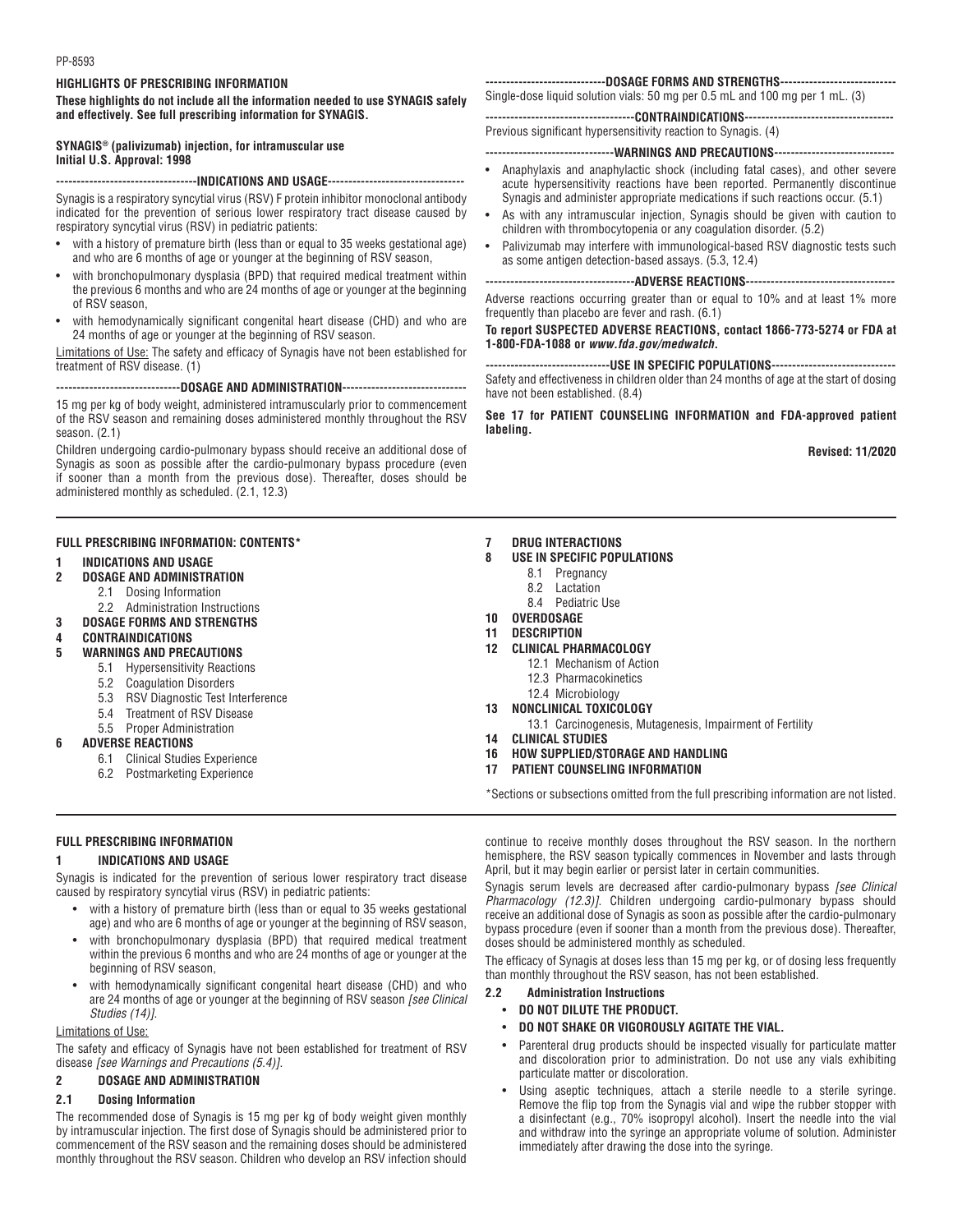- • Synagis should be administered in a dose of 15 mg per kg intramuscularly using aseptic technique, preferably in the anterolateral aspect of the thigh. The gluteal muscle should not be used routinely as an injection site because of the risk of damage to the sciatic nerve. The dose (volume of injection in mL) per month = patient weight (kg)  $\times$  15 mg per kg  $\div$  100 mg per mL of Synagis. Injection volumes over 1 mL should be given as a divided dose.
- Synagis is supplied as a single-dose vial and does not contain preservatives. Do not re-enter the vial after withdrawal of drug; discard unused portion. Only administer one dose per vial.
- Use sterile disposable syringes and needles. To prevent the transmission of hepatitis viruses or other infectious agents from one person to another, DO NOT reuse syringes and needles.

#### **3 DOSAGE FORMS AND STRENGTHS**

Single-dose liquid solution vials: 50 mg per 0.5 mL and 100 mg per 1 mL.

#### **4 CONTRAINDICATIONS**

Synagis is contraindicated in children who have had a previous significant hypersensitivity reaction to Synagis *[see Warnings and Precautions (5.1)]*.

#### **5 WARNINGS AND PRECAUTIONS**

#### **5.1 Hypersensitivity Reactions**

Cases of anaphylaxis and anaphylactic shock, including fatal cases, have been reported following initial exposure or re-exposure to Synagis. Other acute hypersensitivity reactions, which may be severe, have also been reported on initial exposure or re-exposure to Synagis. Signs and symptoms may include urticaria, pruritus, angioedema, dyspnea, respiratory failure, cyanosis, hypotonia, hypotension, and unresponsiveness. The relationship between these reactions and the development of antibodies to Synagis is unknown. If a significant hypersensitivity reaction occurs with Synagis, its use should be permanently discontinued. If anaphylaxis or other significant hypersensitivity reaction occurs, administer appropriate medications (e.g., epinephrine) and provide supportive care as required. If a mild hypersensitivity reaction occurs, clinical judgment should be used regarding cautious readministration of Synagis.

#### **5.2 Coagulation Disorders**

Synagis is for intramuscular use only. As with any intramuscular injection, Synagis should be given with caution to children with thrombocytopenia or any coagulation disorder.

#### **5.3 RSV Diagnostic Test Interference**

Palivizumab may interfere with immunological-based RSV diagnostic tests such as some antigen detection-based assays. In addition, palivizumab inhibits virus replication in cell culture, and therefore may also interfere with viral culture assays. Palivizumab does not interfere with reverse transcriptase-polymerase chain reaction based assays. Assay interference could lead to false-negative RSV diagnostic test results. Therefore, diagnostic test results, when obtained, should be used in conjunction with clinical findings to guide medical decisions *[see Microbiology (12.4)]*.

#### **5.4 Treatment of RSV Disease**

The safety and efficacy of Synagis have not been established for treatment of RSV disease.

#### **5.5 Proper Administration**

The single-dose vial of Synagis does not contain a preservative. Administration of Synagis should occur immediately after dose withdrawal from the vial. The vial should not be re-entered. Discard any unused portion.

#### **6 ADVERSE REACTIONS**

The most serious adverse reactions occurring with Synagis are anaphylaxis and other acute hypersensitivity reactions *[see Warnings and Precautions (5.1)]*.

#### **6.1 Clinical Studies Experience**

Because clinical trials are conducted under widely varying conditions, adverse reaction rates observed in the clinical trials of a drug cannot be directly compared to rates in the clinical trials of another drug and may not reflect the rates observed in practice.

The data described below reflect exposure to Synagis (n=1639) compared with placebo (n=1143) in children 3 days to 24.1 months of age at high risk of RSVrelated hospitalization in two clinical trials. Trial 1 was conducted during a single RSV season and studied a total of 1502 children less than or equal to 24 months of age with BPD or infants with premature birth (less than or equal to 35 weeks gestation) who were less than or equal to 6 months of age at study entry. Trial 2 was conducted over four consecutive seasons among a total of 1287 children less than or equal to 24 months of age with hemodynamically significant congenital heart disease.

In Trials 1 and 2 combined, fever and rash were each reported more frequently among Synagis than placebo recipients, 27% versus 25%, and 12% versus 10%, respectively. Adverse reactions observed in the 153-patient crossover study comparing the liquid and lyophilized formulations were comparable for the two formulations, and were similar to those observed with Synagis in Trials 1 and 2.

#### Immunogenicity

In Trial 1, the incidence of anti-palivizumab antibody following the fourth injection was 1.1% in the placebo group and 0.7% in the Synagis group. In children receiving Synagis for a second season, one of the fifty-six children had transient, low titer reactivity. This reactivity was not associated with adverse events or alteration in serum concentrations. Immunogenicity was not assessed in Trial 2.

A trial of high-risk preterm children less than or equal to 24 months of age was conducted to evaluate the immunogenicity of the lyophilized formulation of Synagis (used in Trials 1 and 2 above) and the liquid formulation of Synagis. Three hundred seventy-nine children contributed to the 4 to 6 months post-final dose analysis. The rate of anti-palivizumab antibodies at this time point was low in both formulation groups (anti-palivizumab antibodies were not detected in any subject in the liquid formulation group and were detected in one subject in the lyophilized group (0.5%), with an overall rate of 0.3% for both treatment groups combined).

These data reflect the percentage of children whose test results were considered positive for antibodies to palivizumab in an enzyme-linked immunosorbent assay (ELISA) and are highly dependent on the sensitivity and specificity of the assay.

The ELISA has substantial limitations in detecting anti-palivizumab antibodies in the presence of palivizumab. Immunogenicity samples tested with the ELISA assay likely contained palivizumab at levels that may interfere with the detection of antipalivizumab antibodies.

An electrochemical luminescence (ECL) based immunogenicity assay, with a higher tolerance for palivizumab presence compared to the ELISA, was used to evaluate the presence of anti-palivizumab antibodies in subject samples from two additional clinical trials. The rates of anti-palivizumab antibody positive results in these trials were 1.1% and 1.5%.

#### **6.2 Postmarketing Experience**

The following adverse reactions have been identified during post approval use of Synagis. Because these reactions are reported voluntarily from a population of uncertain size, it is not always possible to reliably estimate their frequency or establish a causal relationship to drug exposure.

*Blood and Lymphatic System Disorders:* severe thrombocytopenia (platelet count less than 50,000 per microliter)

*General Disorders and Administration Site Conditions:* injection site reactions

Limited information from post-marketing reports suggests that, within a single RSV season, adverse events after a sixth or greater dose of Synagis are similar in character and frequency to those after the initial five doses.

#### **7 DRUG INTERACTIONS**

No formal drug-drug interaction studies were conducted. In Trial 1, the proportions of children in the placebo and Synagis groups who received routine childhood vaccines, influenza vaccine, bronchodilators, or corticosteroids were similar and no incremental increase in adverse reactions was observed among children receiving these agents.

#### **8 USE IN SPECIFIC POPULATIONS**

#### **8.1 Pregnancy**

Risk Summary

Synagis is not indicated for use in females of reproductive potential.

#### **8.2 Lactation**

#### Risk Summary

Synagis is not indicated for use in females of reproductive potential.

#### **8.4 Pediatric Use**

The safety and effectiveness of Synagis in children older than 24 months of age at the start of dosing have not been established *[see Clinical Studies (14)]*.

#### **10 OVERDOSAGE**

Overdoses with doses up to 85 mg per kg have been reported in clinical studies and post-marketing experience with Synagis, and in some cases, adverse reactions were reported. In case of overdosage, it is recommended that the patient be monitored for any signs or symptoms of adverse reactions and appropriate symptomatic treatment instituted.

#### **11 DESCRIPTION**

Palivizumab is a humanized monoclonal antibody ( $\lg G1_K$ ) produced by recombinant DNA technology, directed to an epitope in the A antigenic site of the F protein of RSV. Palivizumab is a composite of human (95%) and murine (5%) antibody sequences. The human heavy chain sequence was derived from the constant domains of human IgG1 and the variable framework regions of the  $V_H$  genes Cor and Cess. The human light chain sequence was derived from the constant domain of  $C_K$  and the variable framework regions of the  $V_L$  gene K104 with J<sub>K</sub> -4. The murine sequences were derived from a murine monoclonal antibody, Mab 1129, in a process that involved the grafting of the murine complementarity determining regions into the human antibody frameworks. Palivizumab is composed of two heavy chains and two light chains and has a molecular weight of approximately 148,000 Daltons.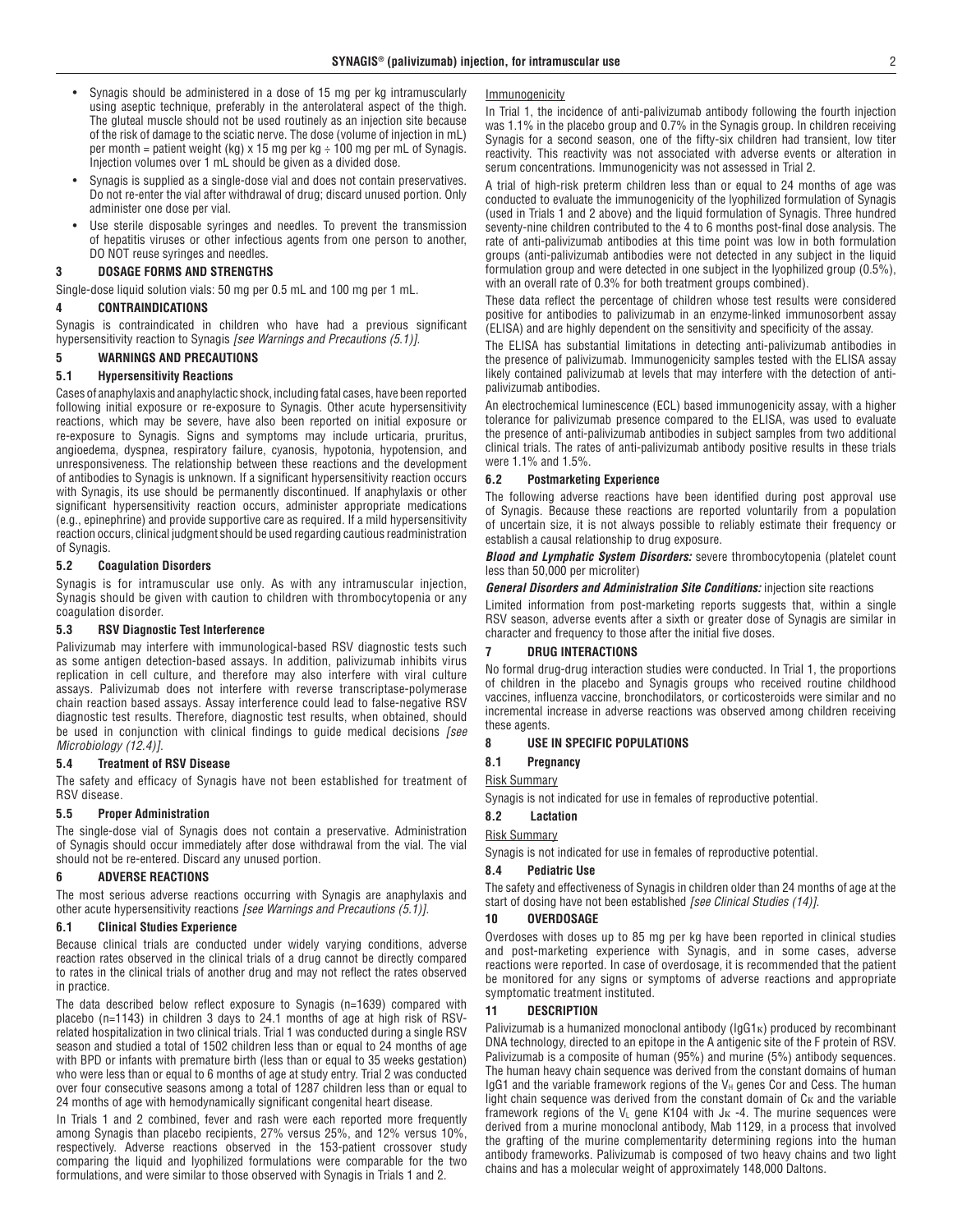Synagis is supplied as a sterile, preservative-free liquid solution at 100 mg per mL to be administered by intramuscular injection. Thimerosal or other mercury-containing salts are not used in the production of Synagis. The solution has a pH of 6.0 and should appear clear or slightly opalescent.

Each 100 mg single-dose vial of Synagis liquid solution contains 100 mg of palivizumab and also contains chloride (0.5 mg), glycine (0.1 mg), and histidine (3.9 mg), in a volume of 1 mL.

Each 50 mg single-dose vial of Synagis liquid solution contains 50 mg of palivizumab and also contains chloride (0.2 mg), glycine (0.06 mg), and histidine (1.9 mg), in a volume of 0.5 mL.

#### **12 CLINICAL PHARMACOLOGY**

#### **12.1 Mechanism of Action**

Palivizumab is a recombinant humanized monoclonal antibody with anti-RSV activity *[see Microbiology (12.4)]*.

#### **12.3 Pharmacokinetics**

In children less than or equal to 24 months of age without congenital heart disease (CHD), the mean half-life of palivizumab was 20 days and monthly intramuscular doses of 15 mg per kg achieved mean  $\pm$  SD 30 day trough serum drug concentrations of  $37 \pm 21$  mcg per mL after the first injection,  $57 \pm 41$  mcg per mL after the second injection,  $68 \pm 51$  mcg per mL after the third injection, and  $72 \pm 50$  mcg per mL after the fourth injection. Trough concentrations following the first and fourth Synagis dose were similar in children with CHD and in non-cardiac patients. In children given Synagis for a second season, the mean  $\pm$  SD serum concentrations following the first and fourth injections were  $61 \pm 17$  mcg per mL and  $86 \pm 31$  mcg per mL, respectively. In 139 children less than or equal to 24 months of age with hemodynamically significant CHD who received Synagis and underwent cardio-pulmonary bypass for open-heart surgery, the mean  $\pm$  SD serum palivizumab concentration was  $98 \pm 52$  mcg per mL before bypass and declined to  $41 \pm 33$  mcg per mL after bypass, a reduction of 58% *[see Dosage and Administration (2.1)]*. The clinical significance of this reduction is unknown.

Specific studies were not conducted to evaluate the effects of demographic parameters on palivizumab systemic exposure. However, no effects of gender, age, body weight, or race on palivizumab serum trough concentrations were observed in a clinical study with 639 children with CHD (less than or equal to 24 months of age) receiving five monthly intramuscular injections of 15 mg per kg of Synagis.

The pharmacokinetics and safety of Synagis liquid solution and Synagis lyophilized formulation administered via intramuscular injection at 15 mg per kg were studied in a cross-over trial of 153 infants less than or equal to 6 months of age with a history of prematurity. The results of this trial indicated that the trough serum concentrations of palivizumab were comparable between the liquid solution and the lyophilized formulation, which was the formulation used in the clinical studies.

A population pharmacokinetic analysis was performed across 22 studies in 1800 patients (1684 pediatric and 116 adult patients) to characterize palivizumab pharmacokinetics and inter-subject variability in serum concentrations. Palivizumab pharmacokinetics was described by a two-compartment linear model with an elimination half-life of 24.5 days in pediatric patients. Clearance of palivizumab in a typical pediatric patient (body weight 4.5 kg) less than or equal to 24 months of age without CHD was estimated to be 11 mL per day with a bioavailability of 70% following intramuscular administration. The inter-patient variability in drug clearance was 48.7% (CV%). Covariate analysis did not identify any factors that could account for the inter-patient variability in order to predict serum concentrations a priori in an individual patient.

#### **12.4 Microbiology**

#### Mechanism of Action

Palivizumab, a recombinant humanized monoclonal antibody which provides passive immunity against RSV, acts by binding the RSV envelope fusion protein (RSV F) on the surface of the virus and blocking a critical step in the membrane fusion process. Palivizumab also prevents cell-to-cell fusion of RSV-infected cells.

#### Antiviral Activity

The antiviral activity of palivizumab was assessed in a microneutralization assay in which increasing concentrations of antibody were incubated with RSV prior to addition of the human epithelial cells HEp-2. After incubation for 4-5 days, RSV antigen was measured in an ELISA assay. The neutralization titer (50% effective concentration [EC50]) is expressed as the antibody concentration required to reduce detection of RSV antigen by 50% compared with untreated virus-infected cells. Palivizumab exhibited median EC<sub>50</sub> values of 0.65 mcg per mL (mean 0.75  $\pm$ 0.53 mcg per mL; n=69, range 0.07-2.89 mcg per mL) and 0.28 mcg per mL (mean  $0.35 \pm 0.23$  mcg per mL; n=35, range 0.03-0.88 mcg per mL) against clinical RSV A and RSV B isolates, respectively. The majority of clinical RSV isolates tested (n=96) were collected from subjects across the United States (CA, CO, CT, IL, MA, NC, NY, PA, RI, TN, TX, VA), with the remainder from Japan (n=1), Australia (n=5) and Israel (n=2). These isolates encoded the most common RSV F sequence polymorphisms found among clinical isolates worldwide.

Palivizumab serum concentrations of greater than or equal to 40 mcg per mL have been shown to reduce pulmonary RSV replication in the cotton rat model of RSV infection by 100-fold.

#### Resistance

Palivizumab binds a highly conserved region on the extracellular domain of mature RSV F, referred to as antigenic site II or site A, which encompasses amino acids 262 to 275. All RSV mutants that exhibit resistance to palivizumab have been shown to contain amino acid changes in this region on the F protein.

*F protein sequence variations within antigenic site A*: Amino acid substitutions in antigenic site A selected either in cell culture, in animal models, or in human subjects that resulted in palivizumab resistance were N262D, N268I, K272E/M/N/Q/T, and S275F/L. RSV variants expressing the K272N substitution in F protein showed a  $5164 \pm 1731$ -fold decrease in susceptibility (i.e., fold increase in EC<sub>50</sub> value) when compared to the wild-type RSV, while variants containing the N262D, S275F/L, or K272E/M/Q/T substitutions showed a greater than 25,000-fold decrease in susceptibility to palivizumab. The N268I substitution conferred partial resistance to palivizumab; however, fold changes in susceptibility were not quantified for this mutant. Studies carried out to investigate the mechanism of virus escape from palivizumab showed a correlation between antibody binding and virus neutralization. RSV with substitutions in antigenic site A that were resistant to neutralization by palivizumab did not bind to palivizumab.

At least one of the palivizumab resistance-associated substitutions, N262D, K272E/Q, or S275F/L was identified in 8 of 126 clinical RSV (59 RSV A and 67 RSV B) isolates from subjects who failed immunoprophylaxis, resulting in a combined resistanceassociated mutation frequency of 6.3%. A review of clinical findings revealed no association between antigenic A site sequence changes and RSV disease severity among children receiving palivizumab immunoprophylaxis who develop RSV lower respiratory tract disease.

Analysis of 254 clinical RSV isolates (145 RSV A and 109 RSV B) collected from immunoprophylaxis-naïve subjects revealed palivizumab resistance-associated substitutions in 2 (1 with N262D and 1 with S275F), resulting in a resistanceassociated mutation frequency of 0.79%.

*F protein sequence variations outside antigenic site A*: In addition to the sequence variations in antigenic site A known to confer palivizumab resistance, F protein substitutions T100A, G139S, N165D/V406I; T326A, V450A in RSV A, and T74I, A147V, I206L, S285G, V450I, T455I in RSV B were identified in viruses isolated from failures of immunoprophylaxis. These substitutions were not identified in RSV F sequences derived from 254 clinical isolates from immunoprophylaxis-naïve subjects and thus are considered treatment-associated and non-polymorphic. Recombinant RSV B encoding the S285G substitution exhibited palivizumab sensitivity ( $EC_{50}$  value =  $0.39 \pm 0.02$  mcg per mL) similar to recombinant wild-type RSV B (EC<sub>50</sub> value =  $0.17 \pm 0.02$  mcg per mL).

Palivizumab susceptibility of RSV encoding common F protein sequence polymorphisms located proximal to antigenic site A was evaluated. Recombinant RSV A encoding N276S (EC<sub>50</sub> value =  $0.72 \pm 0.07$  mcg per mL), and recombinant RSV B with S276N (EC<sub>50</sub> value =  $0.42 \pm 0.04$  mcg per mL), exhibited sensitivities comparable to the corresponding recombinant wild-type RSV A ( $EC_{50}$  value =  $0.63 \pm 0.22$  mcg per mL) and RSV B (EC<sub>50</sub> value =  $0.23 \pm 0.07$  mcg per mL). Likewise, RSV B clinical isolates containing the polymorphic variation V278A were at least as sensitive to neutralization by palivizumab ( $EC_{50}$  range 0.08-0.45 mcg per mL) as laboratory strains of wild-type RSV B ( $EC_{50}$  value = 0.54  $\pm$  0.08 mcg per mL). No known polymorphic or non-polymorphic sequence variations outside the antigenic site A on RSV F have been demonstrated to render RSV resistant to neutralization by palivizumab.

#### Interference of RSV Diagnostic Assays by Palivizumab

Interference with immunologically-based RSV diagnostic assays by palivizumab has been observed in laboratory studies. Rapid chromatographic/enzyme immunoassays (CIA/EIA), immunofluorescence assays (IFA), and direct immunofluorescence assays (DFA) using monoclonal antibodies targeting RSV F protein may be inhibited. Therefore, caution should be used in interpreting negative immunological assay results when clinical observations are consistent with RSV infection. A reverse transcriptase-polymerase chain reaction (RT-PCR) assay, which is not inhibited by palivizumab, may prove useful for laboratory confirmation of RSV infection *[see Warnings and Precautions (5.3)]*.

# **13 NONCLINICAL TOXICOLOGY**

#### **13.1 Carcinogenesis, Mutagenesis, Impairment of Fertility**

Carcinogenesis, mutagenesis, and reproductive toxicity studies have not been performed.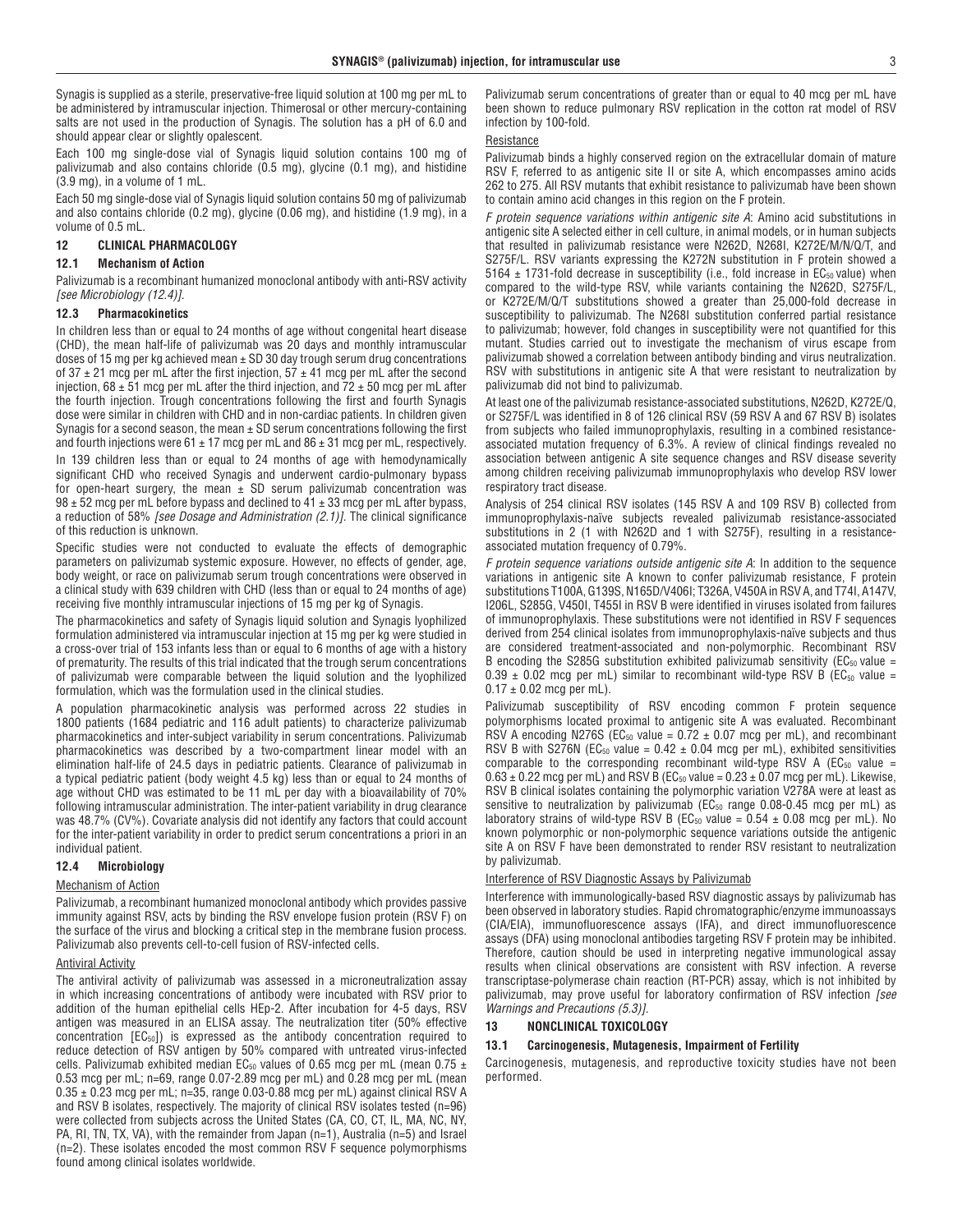#### **14 CLINICAL STUDIES**

The safety and efficacy of Synagis were assessed in two randomized, double-blind, placebo-controlled trials of prophylaxis against RSV infection in children at high risk of an RSV-related hospitalization. Trial 1 was conducted during a single RSV season and studied a total of 1502 children less than or equal to 24 months of age with BPD or infants with premature birth (less than or equal to 35 weeks gestation) who were less than or equal to 6 months of age at study entry. Trial 2 was conducted over four consecutive seasons among a total of 1287 children less than or equal to 24 months of age with hemodynamically significant congenital heart disease. In both trials participants received 15 mg per kg Synagis or an equivalent volume of placebo via intramuscular injection monthly for five injections and were followed for 150 days from randomization. In Trial 1, 99% of all subjects completed the study and 93% completed all five injections. In Trial 2, 96% of all subjects completed the study and 92% completed all five injections. The incidence of RSV hospitalization is shown in Table 1. The results were shown to be statistically significant using Fisher's exact test.

**Table 1: Incidence of RSV Hospitalization by Treatment Group**

| Trial                        |                 | <b>Placebo</b> | <b>Synagis</b> | <b>Difference</b><br><b>Between</b><br>Groups | <b>Relative</b><br><b>Reduction</b> |
|------------------------------|-----------------|----------------|----------------|-----------------------------------------------|-------------------------------------|
| Trial 1<br><b>Impact-RSV</b> | N               | 500            | 1002           |                                               |                                     |
|                              | Hospitalization | 53 (10.6%)     | 48 (4.8%)      | 5.8%                                          | 55%                                 |
| Trial 2<br><b>CHD</b>        | N               | 648            | 639            |                                               |                                     |
|                              | Hospitalization | 63 (9.7%)      | $34(5.3\%)$    | 4.4%                                          | 45%                                 |

In Trial 1, the reduction of RSV hospitalization was observed both in children with BPD (34/266 [12.8%] placebo versus 39/496 [7.9%] Synagis) and in premature infants without BPD (19/234 [8.1%] placebo versus 9/506 [1.8%] Synagis). In Trial 2, reductions were observed in acyanotic (36/305 [11.8%] placebo versus 15/300 [5.0%] Synagis) and cyanotic children (27/343 [7.9%] placebo versus 19/339 [5.6%] Synagis).

The clinical studies do not suggest that RSV infection was less severe among children hospitalized with RSV infection who received Synagis for RSV prophylaxis compared to those who received placebo.

#### **16 HOW SUPPLIED/STORAGE AND HANDLING**

Synagis is supplied in single-dose vials as a preservative-free, sterile liquid solution at 100 mg per mL for intramuscular injection.

50 mg vial NDC 66658-230-01

The 50 mg vial contains 50 mg Synagis in 0.5 mL.

100 mg vial NDC 66658-231-01

The 100 mg vial contains 100 mg Synagis in 1 mL.

The rubber stopper used for sealing vials of Synagis is not made with natural rubber latex.

### **Storage**

Upon receipt and until use, Synagis should be stored between 2°C and 8°C (36°F and 46°F) in its original container. DO NOT freeze. DO NOT use beyond the expiration date.

#### **17 PATIENT COUNSELING INFORMATION**

#### **Advise the patient's caregiver to read the FDA-approved patient labeling (Patient Information)**

#### Hypersensitivity Reactions

Inform the patient's caregiver of the signs and symptoms of potential hypersensitivity reactions, and advise the caregiver to seek medical attention immediately if the child experiences a severe hypersensitivity reaction to Synagis *[see Contraindications (4) and Warnings and Precautions (5.1)]*.

#### Administration

Advise the patient's caregiver that Synagis should be administered by a healthcare provider once a month during the RSV season by intramuscular injection and the importance of compliance with the full course of therapy *[see Dosage and Administration (2)]*.

Synagis® is a registered trademark of Arexis AB c/o Swedish Orphan Biovitrum AB (publ).

#### **Manufactured by:**

Swedish Orphan Biovitrum AB (publ) Stockholm, Sweden

#### **Distributed by:**

Sobi Inc. 890 Winter street Waltham, MA 02451

U.S License No. 1859 Issued: 11/2020